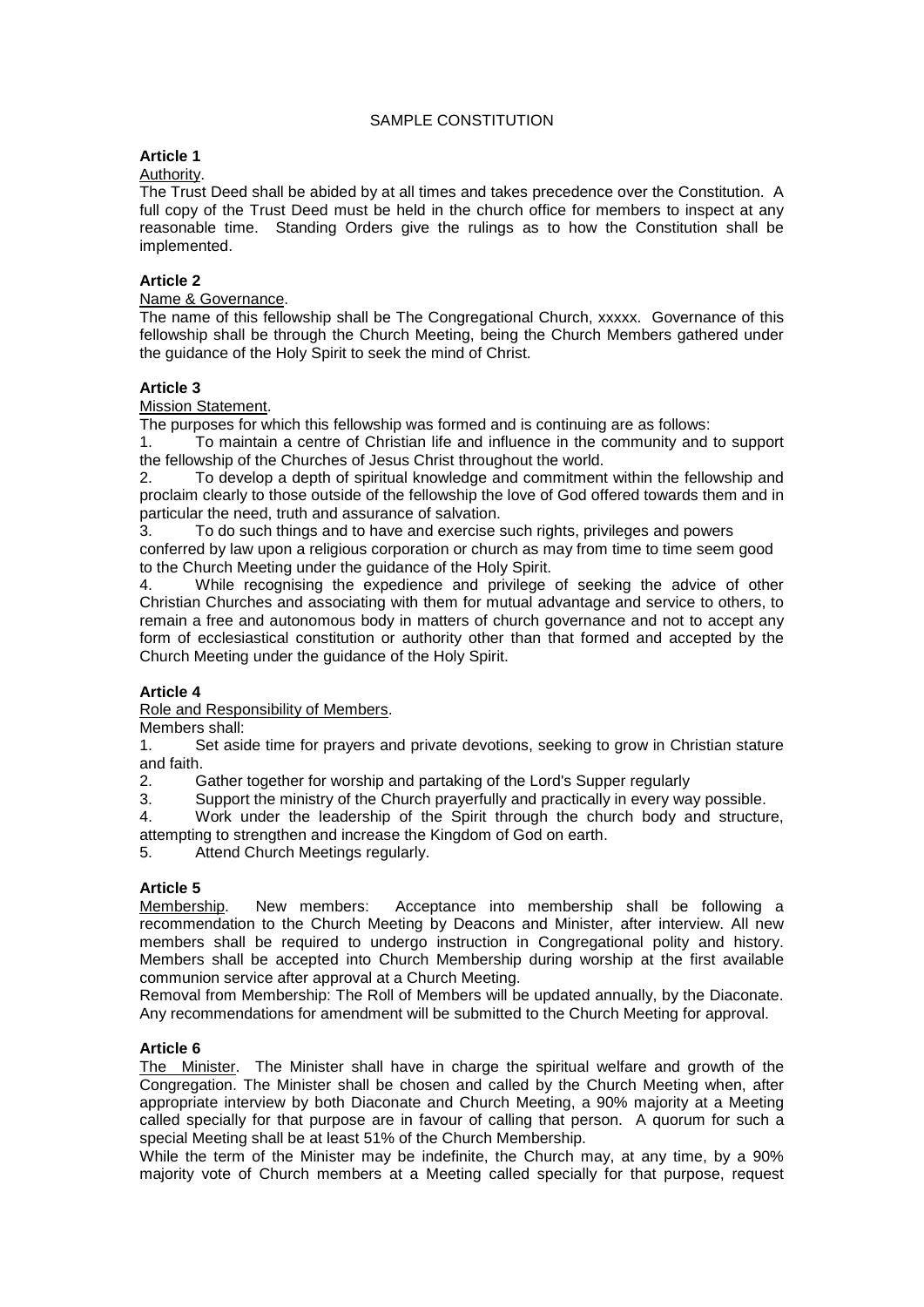his/her resignation with the understanding that it will be presented within a mutually agreed time. A quorum for such a special Meeting shall be at least 51% of the Church Membership. In the event of the above meetings, all members shall be informed at least three weeks beforehand.

## **Article 7**

The Diaconate. The Diaconate shall be appointed by the Church Meeting and shall be responsible for the general day to day organising and running of the Church and are empowered to act on the Church Meeting's behalf. The Secretary, the Treasurer and all other Deacons shall, when able, assist the Minister in worship and all pastoral duties and bring to the attention of the Minister any matters with which they feel he/she should be acquainted.

#### **Article 8**

Alteration of Constitution. This constitution may only be amended at an Annual General Church Meeting. All members shall be notified of the proposed amendments in writing at least three weeks before the Meeting. Changes will take effect from the date of the next Annual General Church Meeting.

# **COVENANT**

"We, this Church of Christ, having given ourselves to the Lord and to one another, according to the will of God, do promise and covenant and dedicate ourselves in the presence of God to walk together in love and in all the laws and ordinances of Christ, according to the commands of His blessed Gospel, through the same Jesus Christ so strengthening us. Amen".

# **STANDING ORDERS**

ORDER 1. CHURCH MEETINGS.

1.1 Attendance at Church Meetings shall be limited to members only, except by the specific invitation of the Church or Deacons' Meeting. Only Members are permitted to vote.

1.2 The Chair at Church Meetings shall normally be taken by the Minister but, if the Meeting agrees, any other person may Chair the Meeting.

1.3 Church Meetings shall normally take place on the third Tuesday of January, March, May, July and November.

1.4 The Annual General Church Meeting shall normally be held on the third Tuesday of September, each year.

1.5 Special Meetings may be called as required, and in accordance with the Trust Deed.

1.6 Minutes shall be taken at all meetings. Agendas and copies of the previous minutes shall normally be available to all members ten days before each Meeting.

1.7 A quorum shall comprise at least one quarter of the Membership Roll being present at the Church Meeting.

1.8 Only those attending a Meeting will be eligible to vote. No proxy votes are accepted at any Meeting.

1.9 Except when a written ballot is carried out, the method of voting at all meetings shall be by a show of hands. *The Chairman, upon request from the floor, may deem it desirable to use ballot papers when decisions may be of a personal nature (May 2001).*

1.10 All decisions at Church Meetings require a 75% majority of those present (except where otherwise stated).

1.11 The July Church Meeting shall review the maximum number of Deacons serving on the Diaconate.<br>1.12 At the

At the Annual General Church Meeting, all elections to the Diaconate shall take place.

1.13 At the Annual General Church Meeting, office holders and representatives shall be appointed.

1.14 At the Annual General Church Meeting, the financial statement (for year ending 30/6) shall be presented.

1.15 At the Annual General Church Meeting, the annual Church tithe shall be decided.

1.16 Any Church Member wishing to raise any matter at the Church Meeting, should make every effort to notify the Church Secretary at least TWO weeks in advance, so that the